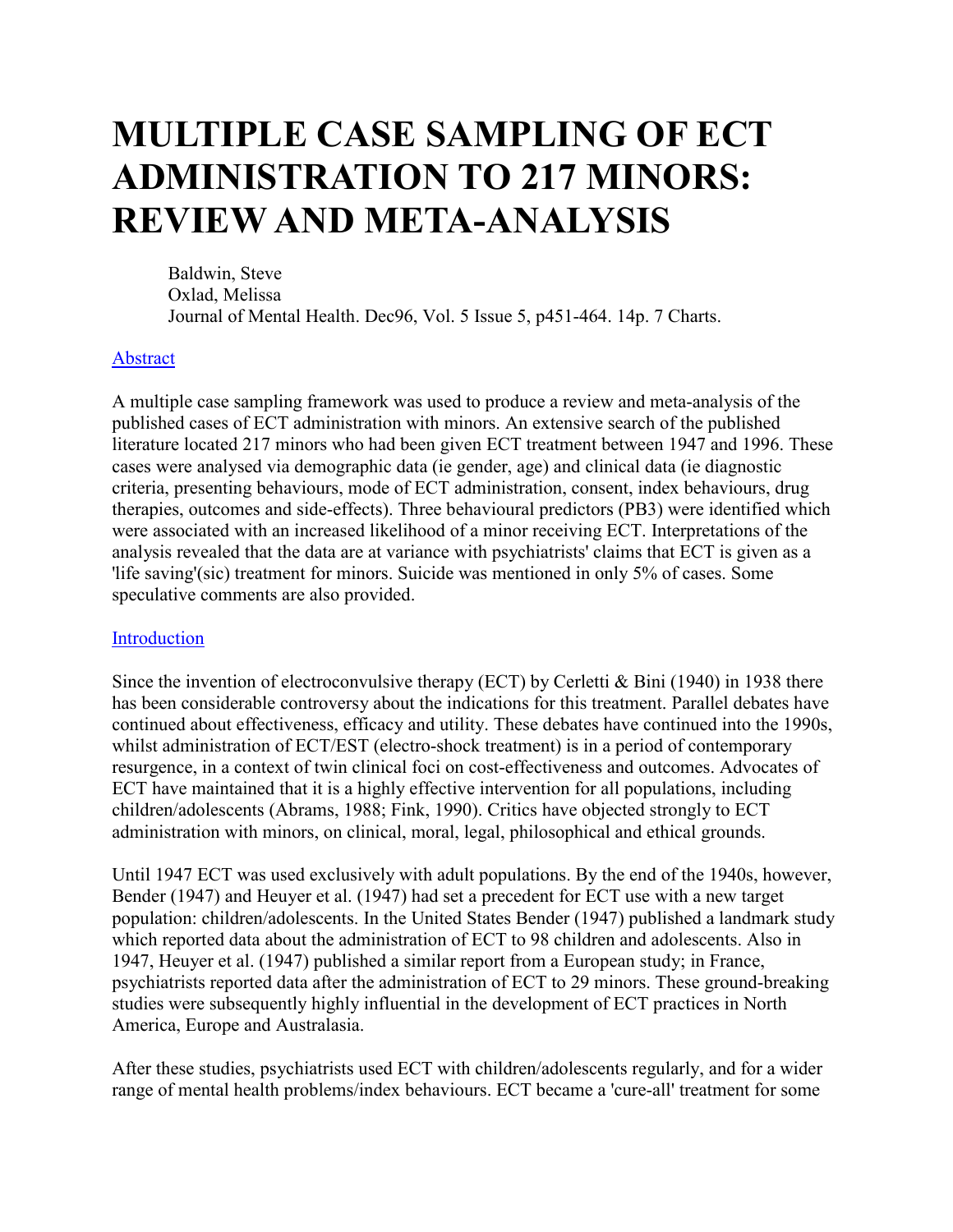psychiatrists who worked with children/adolescents with mental health problems. As the list of index behaviours was expanded during the 1950s and 1960s, other minors were given ECT. According to the medical judgement of psychiatrists, indications for ECT included (but were not limited to): schizophrenia; mania; catatonia; eating disorder; mood disorder; thought disorder; Alzheimers disease, intellectual disability and Gilles de la Tourette Syndrome.

Between 1947 and 1996 the use of ECT with children/adolescents has continued. True prevalence rates remain unknown, however, due to restrictions on psychiatrist/client confidentiality, poor/unavailable medical records, and too few cases reported in an alreadymeagre literature. Despite this, a 1994 survey by the UK Royal College of Psychiatrists identified more than 60 cases of ECT administration to minors. Moreover in the USA it has been estimated that ECT is administered to between 500 and 3500 minors each year (Thompson & Blaine, 1987). Some researchers have suggested that ECT is used currently with children/adolescents as a 'treatment of choice', and not as a 'treatment of last resort' (Oxlad & Baldwin, 1995). Although psychiatrists have claimed otherwise, ECT seems to be used in the 1990s as a first-line treatment, in conjunction with pharmacological approaches.

The present study was based on a qualitative analysis of documented cases of ECT administration with minors. A multiple case sampling and meta-analysis framework was used to review all published accounts of ECT administration with minors.

# Method Design

The study was aimed to investigate specific questions, based on previous clinical observations about ECT administration to children and adolescents (Baldwin & Jones, 1990, 1991; Barker & Baldwin, 1990). First, it was believed that ECT was given as a 'treatment of choice' and not a 'treatment of last resort', and generally when psychotherapy had not been attempted. It was believed that ECT was given in the absence of valid/informed consent and for a non-specific range of presenting behaviours. Moreover it was believed that ECT was given to minors in nonlife-threatening clinical circumstances. These clinical observations were based on the practice of psychiatrists and nurses who had previously administered ECT to minors (Barker & Baldwin, 1990; Oxlad & Baldwin, 1995).

# Procedure

Silver Platter 3.11, Psych Lit, Medline and Biological Abstracts databases were used to search the literature and locate reported cases of administration of ECT to children/adolescents. The reference lists of already-published cases provided several extra reports not listed in existing databases.

Raw data were documented for each case about: age, sex, presenting behaviours, diagnosis, initial therapies, drug therapies, presence/absence of consent, total number of ECT treatments, mode and duration of treatment, side-effects and outcomes. 'Presenting behaviours' reported in the original papers were coded for each case chronologically. Coding was completed using the nine clinical categories previously established for diagnostic work with children/ adolescents by Achenbach & Edelbrock (1991): withdrawn; somatic complaints; anxious/depressed; social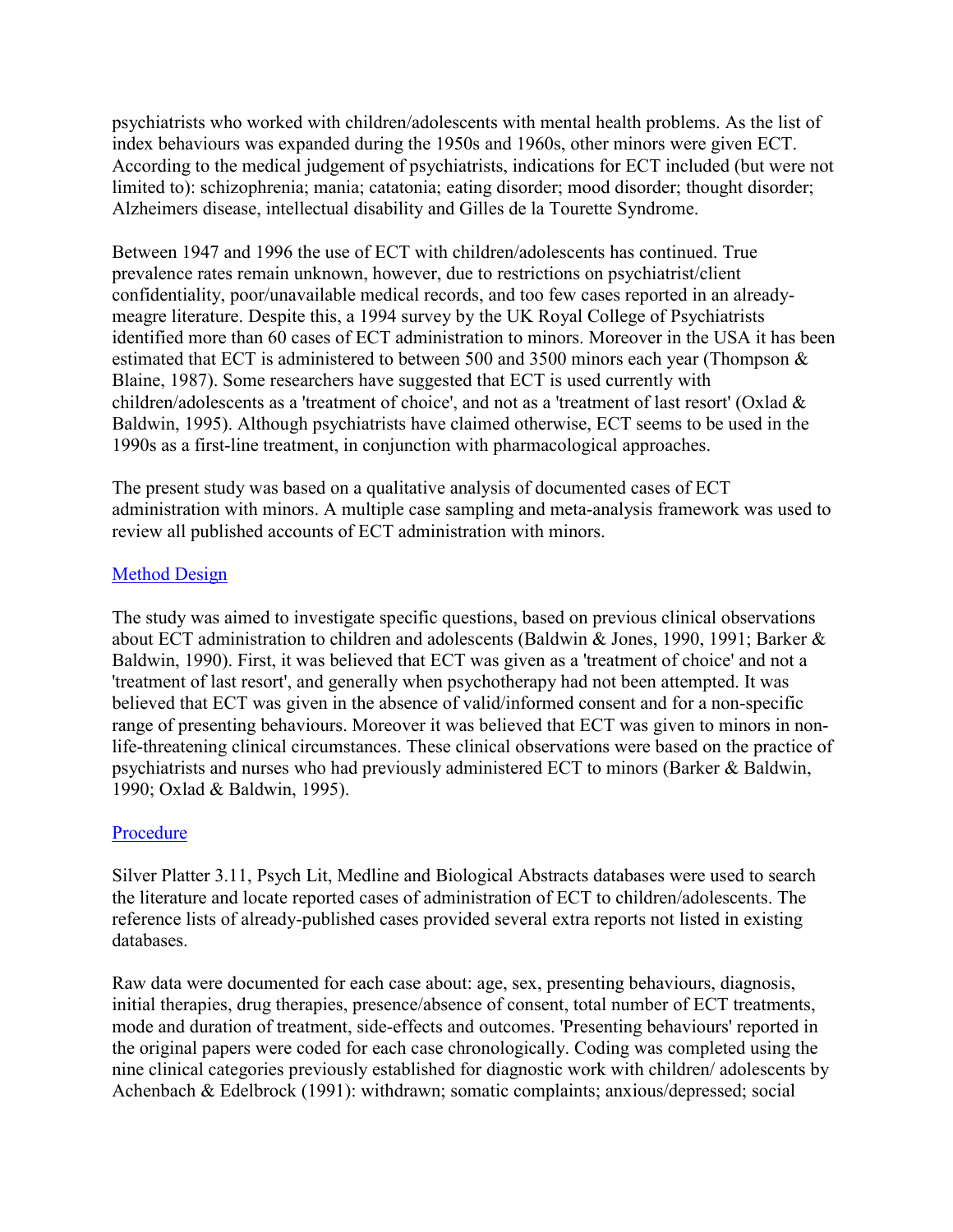problems; thought problems; attention problems; delinquent behaviour; aggressive behaviour; other problems. Each category from the checklist contained several sub-categories of clinical presentations (i.e. withdrawn: rather be alone; won't talk; shy). The presenting behaviours of the 217 cases were matched to these categories and subcategories and coded accordingly. Reporting methods vary between studies and across time, however. This behavioural checklist has been used extensively in clinical setting s with children and adolescents aged 4-18 years (Achenbach & Edelbrock, 1991). Data from each case were entered into a 'key table' of presenting behaviors, in chronological order (Miles & Huberman, 1994).

# **Results**

Summary data are reported for the 217 published cases. A complete reference list for the original papers is provided in Appendix 1.

# Demographic data: gender

In this multiple case sample, ECT was administered to 110 males and 72 females; in 35 cases the sex of the minor was unspecified.

#### Demographic data: age

All published cases which included children and adolescents aged 18 and under were included in the sample. The age range was 418 years (see Table 1). Where group studies with pooled data were included, one case was entered in the sample, coded at the lowest reported age. Data from the Bender (1947) study were reported separately.

# Clinical Data: diagnostic criteria

In Table 2, diagnostic data are reported. These data (coded via the Achenbach and Edelbrock checklist/profile indicate the relative diagnostic frequencies for which minors were referred for ECT. Bender (1947) data are reported separately.

# Clinical data: presenting behaviors (PB)

Using the Achenbach & Edelbrock (1991) checklist/profile, each case was analysed to determine the relative frequencies at which presenting behaviours (PB) were recorded. Table 3 provides summary data for frequencies of presenting behaviours.

# Clinical data: ECT administration (mode)

The data in Table 4 provide a summary of the total number of ECT treatments given, and mode of administration (i.e. whether unilateral or bilateral, where specified), broken down by decade.

Clinical data: ECT administration (consent)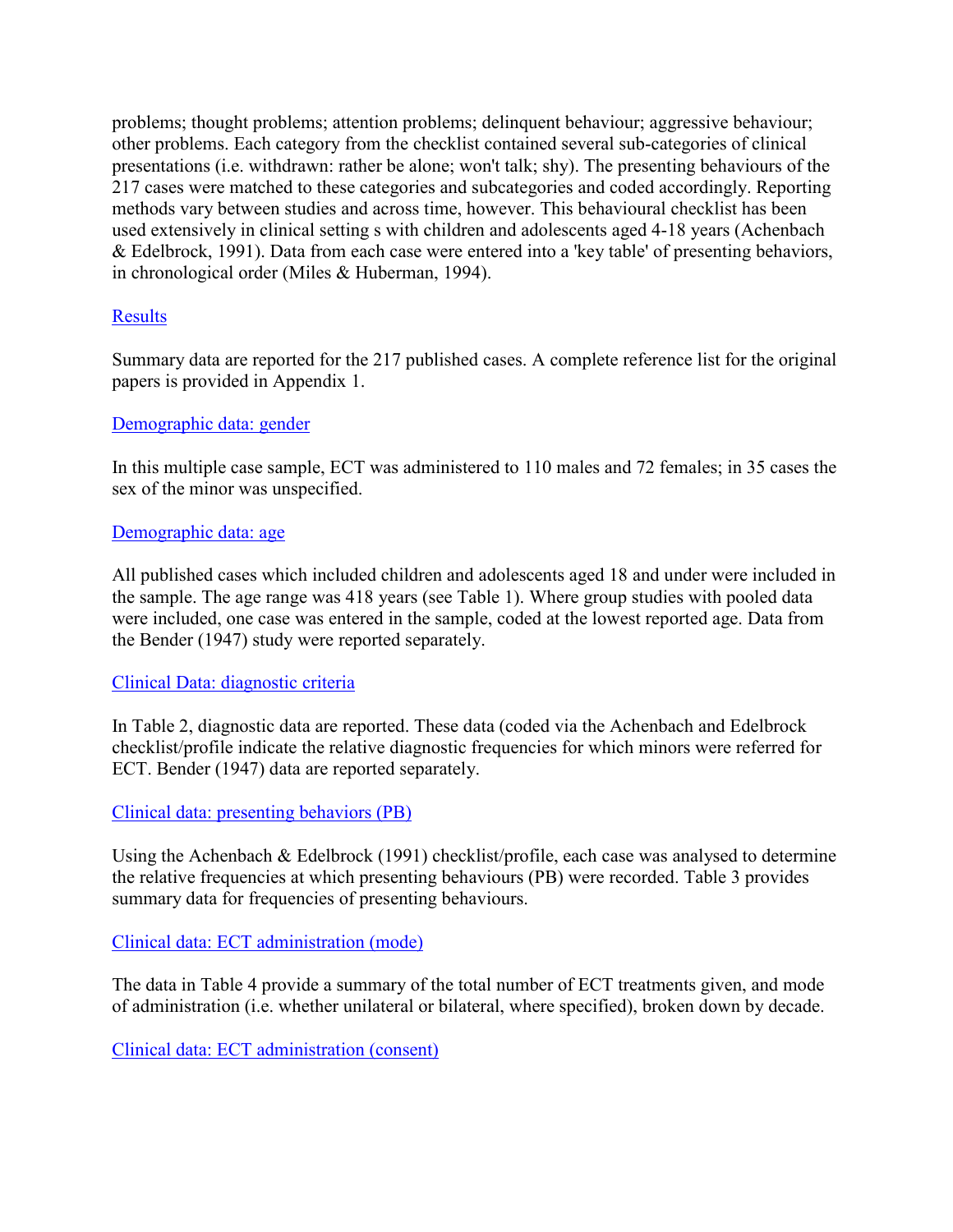In 3 cases, written consent for ECT was obtained from parents 'on behalf of the minor'. Consent was obtained from the minor on 2 occasions. Once both the minor and parents gave consent. No consent was obtained in two instances. In the remaining 209 cases, no data about consent were reported.

### Clinical data: index behaviours

Some common index behaviours were identified in this multiple case sample. Sixty-five data points were recorded in the 'withdrawn' category; of these, 14% scored for 'won't talk', and 14% for 'withdrawn'. Within the 'anxious/depressed' category, 17% scored for 'cries', and 34% for 'depressed'. Sixteen percent scored on 'hears things' in the 'thought problems' category, 10% scored for 'paranoia' and 11% for 'delusions'. In the 'attention problems' category, 19% scored for 'concentration problems', 23 % for 'agitation' and 23% for 'hyperactivity'. In the 'aggressive behaviour' category, 21% scored for 'mood shifts', 13% for 'affect problems', 10% for 'catatonic/schizoid problems', 13% for 'aggressive behaviour' and 16% for 'talkative behaviour'. In the 'other problems' category, 16% scored for 'eating disorders' and 13% for 'sleep disorders'.

#### Clinical data: drug therapies

Interpretation of the data in Table 5 indicates the type and frequencies of drug therapies used with children/adolescents before and during ECT administration.

Twenty-six minors did not respond to drug therapy. Examination of the data in Table 6 indicates the type and frequency of drug therapies which were unsuccessful.

Specific drug therapies used with children after ECT administration have included insulin therapy. Although no specific data are available about other post-ECT drug therapies, many of the drugs given to children/adolescents before and during ECT administration have been used later for 'maintenance therapy'. Drugs used for 'maintenance' have included: fluphenazine decanoate injections; lithium carbonate; maprotiline; and trifluoperazine.

#### Clinical data: summary of outcomes

Interpretation of the data in Table Seven indicate the outcomes of ECT administration.

# Clinical data: side effects after ECT

Reported side-effects of ECT treatment have included diminished IQ and interference in function immediately after treatment. Visual motor Gestalt performance has showed marked regression to primitiveness immediately after each treatment and perseveration and disorientation of time, place and person have also occurred. Other side-effects have included delayed recall of auditory and visual information and impaired learning below the tenth percentile. Confusion, memory deficit, short-term memory loss, elevated skin temperature and manic symptoms (elevation, disinhibition, over-activity, over-talkative with sexual overtones, amnesia) have also resulted from ECT treatment. Painful headaches, an inability to concentrate and reading problems were common. In some cases it became difficult to make contact with the person, they were unhappy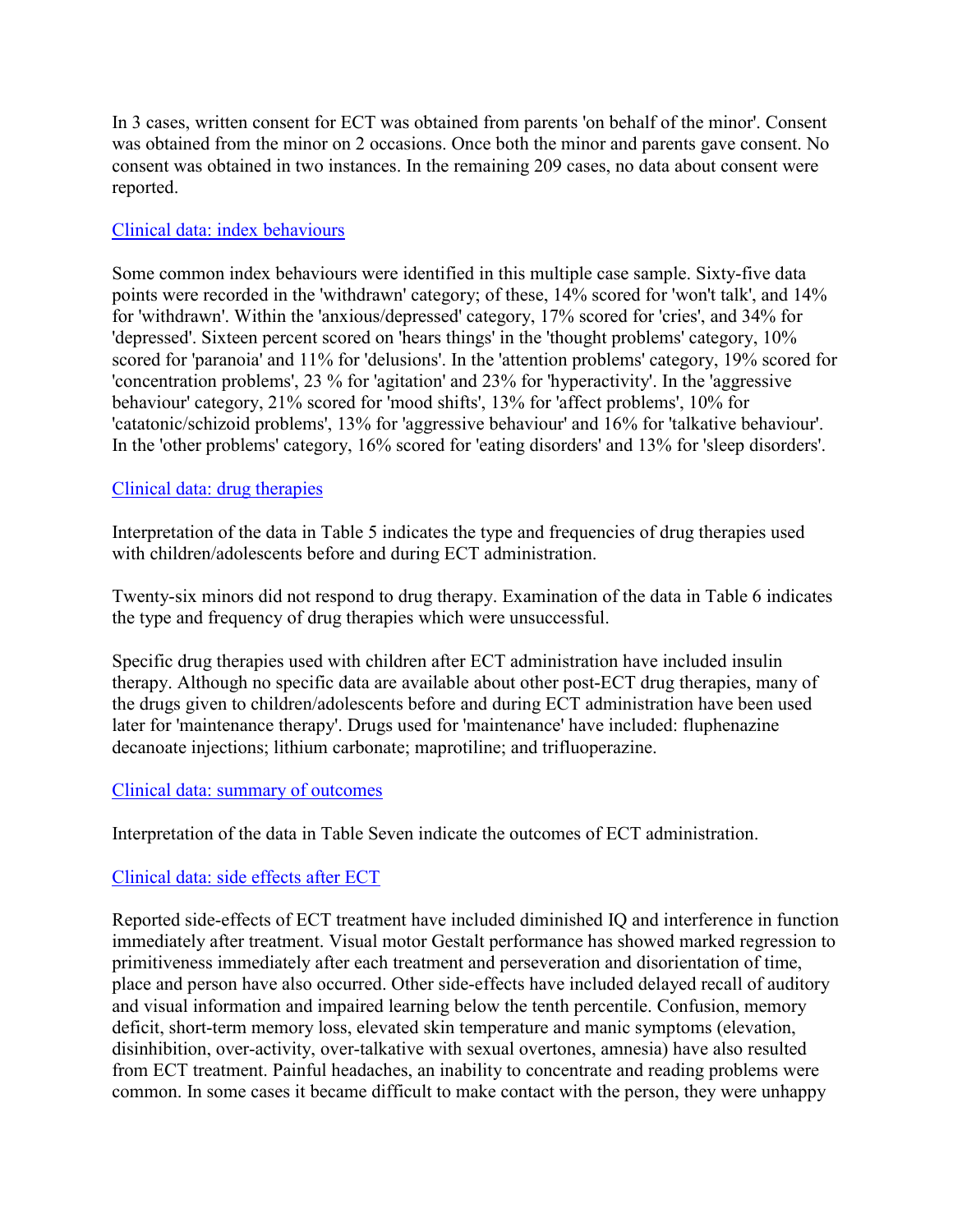and/or frightened, and exhibited compulsive features. In one case the neck and face flushed (ipsilateral to treatment side) and the right eye was described as congested and lacrimating. Most seriously, anoxic brain damage was also recorded.

#### Discussion Overview

Some clear clinical conclusions can been derived from these 217 cases. An analysis of the results from this multiple case sample and meta-analysis has provided some preliminary insights about the medical practice of psychiatrists who have administered ECT to minors. As a cross-national sample of clinical cases, it may be representative of the practice of other psychiatrists who have not published the results of their ECT administration with minors.

Chronologically, the Bender (1947) and Heuyer et al. (1947) studies established the 'setting conditions' in the United States and Europe for the subsequent administration of ECT with minors. In the landmark US study with 98 children aged between 4 and 11 years, Bender (1947) pioneered the use of ECT with this new population, with a psychiatric focus on 'childhood schizophrenia'. In France, the Heuyer et al. (1947) study was based on the administration of ECT to 29 minors, aged between 5 and 15 years. The psychiatric focus was much wider in the French study, however, including ECT administration to children with a wide range of clinical presentations (e.g. tics, mutism, mania).

Although few contemporary psychiatrists have reported the use of ECT with quite the same zeal and vigour on minor populations, modem-day enthusiasm for electroconvulsive therapy has continued. Examination of the data-set suggests a scenario of psychiatrists seeking to maintain the possible clinical province of a perceived 'tried and tested' therapy.

# **Gender**

A gender analysis of these documented cases of minors who have been given ECT indicates that more males (51%) than females (33%) have been given this treatment; in 16% gender was not specified. During the 1980s and 1990s, however, there is some evidence of a contemporary shift to more administration of ECT to girls than boys.

# Age

An examination of the ages of minors given ECT revealed a wide range from 4-18 years. Administration of ECT to people in their late teens would not be considered unusual by many staff working in psychiatric departments. Delivery of unknown electric currents to infants, however, would be considered exceptional by most psychiatrists; this practice requires further scrutiny. Although the proportion of infants is small, more than one-third of minors in this study (78/217) was under 10 years. This raises several questions about reasons why psychiatrists administer ECT to very young children. First, although some psychiatrists have claimed benefits from the treatment, there are considerable risks associated with neuro-psychological and/or physical side-effects, when ECT is given to minors. Second, there is no clinical rationale for administration of this unproven technique with children and adolescents. Third, when other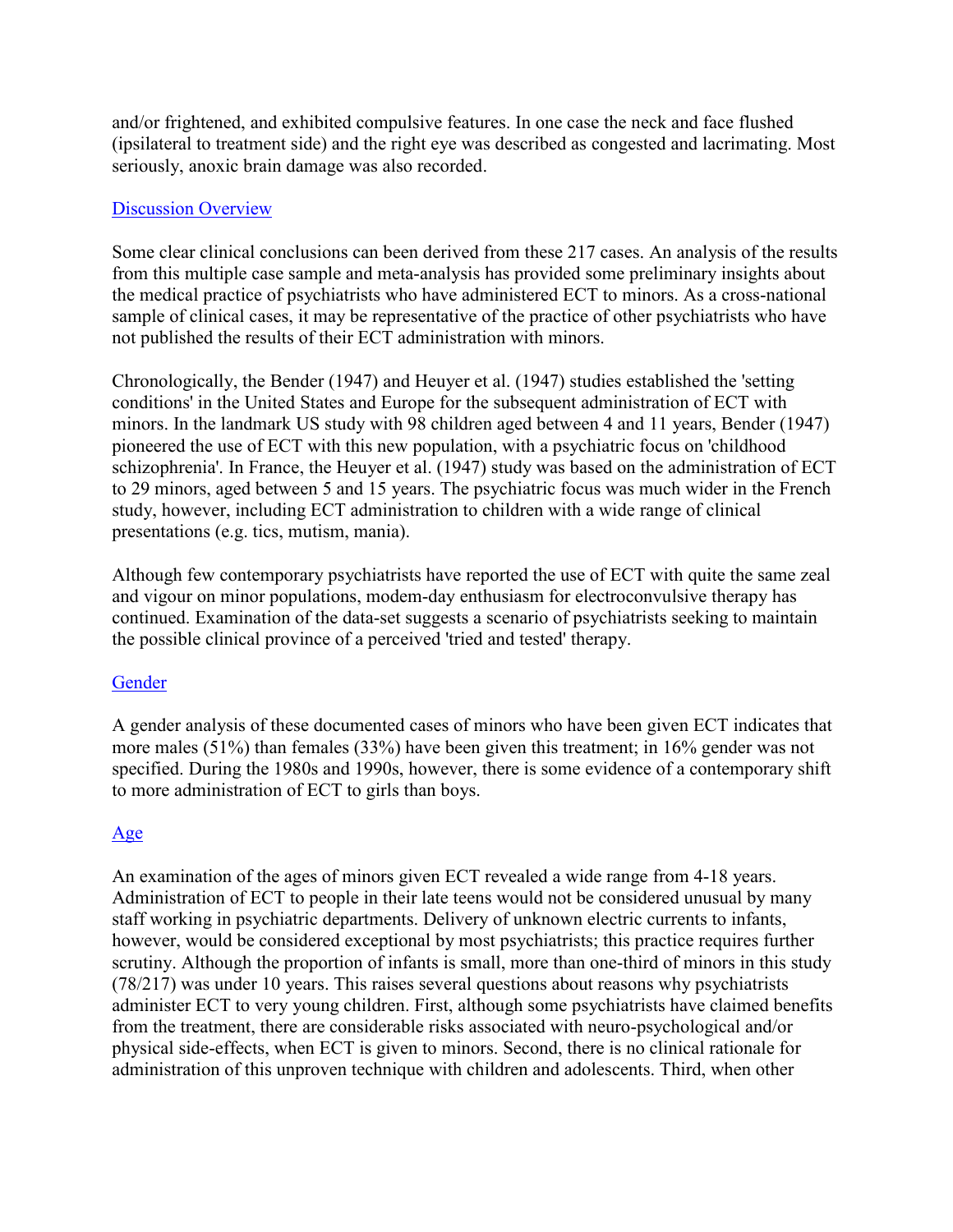effective, less-invasive alternative interventions exist, the choice of ECT seems, at best, paradoxical.

The modal age for ECT administration in this multiple case sample was 14.0 years; 39 cases (18%) were aged 14 or 15. If these data are representative of the practice of other psychiatrists, it suggests the use of ECT to resolve developmental adolescent problems. Since the 1960s, published ECT administration with very young minors under ten has been comparatively infrequent.

# Diagnostic criteria

About diagnostic criteria, the use of the Achenbach & Edelbrock (1991) framework allowed a clinical analysis of the profile of minors who were given ECT. In this analysis, the Bender (1947) data were excluded (Bender's cases were clinically indistinguishable: all cases had been given an identical initial diagnosis, based on: withdrawn, anxious/depressed, social problems, thought problems, attention problems and 'other problem' behaviours). Examination of these data indicates that many minors had received a diagnosis based on withdrawn (30), anxious/ depressed (36), thought problems (37) or aggressive behaviour (37). Examination of individual case histories confirmed a clinical picture of minors frequently referred for ECT after an initial psychiatric diagnosis of 'anxiety' (sic) and/or 'depression' and/or 'schizophrenia'.

# Presenting behaviour

Each reported presenting behaviour (PB) of these 217 minors was documented and coded, according to the Achenbach & Edelbrock (1991) profile. A total of 436 different presenting behaviours was recorded across the sample. Examination of individual cases indicated that some behaviours were very frequently documented across the data-set. (In this analysis, the Bender (1947) data were excluded, as all 98 cases were clinically indistinguishable.) On 112 occasions, thought problems were documented: aggressive behaviour (97), and anxious/depressed behaviours(70) also were frequently reported.

These three presenting behaviour categories (PB3) were further examined, in the search for possible behavioural predictors. An analysis of all published cases showed that 25% scored in one of the PB3 categories; 35% scored in two of the PB3 categories; and 33% scored in all three of the PB3 categories. Thus, two-thirds (68%) scored in either two or three of the PB3 categories. Seven percent of cases did not score in any of the PB3 categories. This analysis suggests that if the presenting behaviours of a minor are in one (or more) of the PB3 categories, then specific diagnoses will follow, and the minor is more likely to receive ECT treatment.

If these (PB) data are clinically representative of other non-documented ECT administrations with minors, children and adolescents may be more likely to be considered for ECT if they are: mute, withdrawn, crying, depressed, hearing things, delusional, paranoid, hyperactive, moody, catatonic, aggressive, talkative, and/or if they have an eating/sleep disorder. Co-occurrences of anxious/ depressed behaviour, thought problems and aggressive behaviour will increase the probabilities of ECT administration.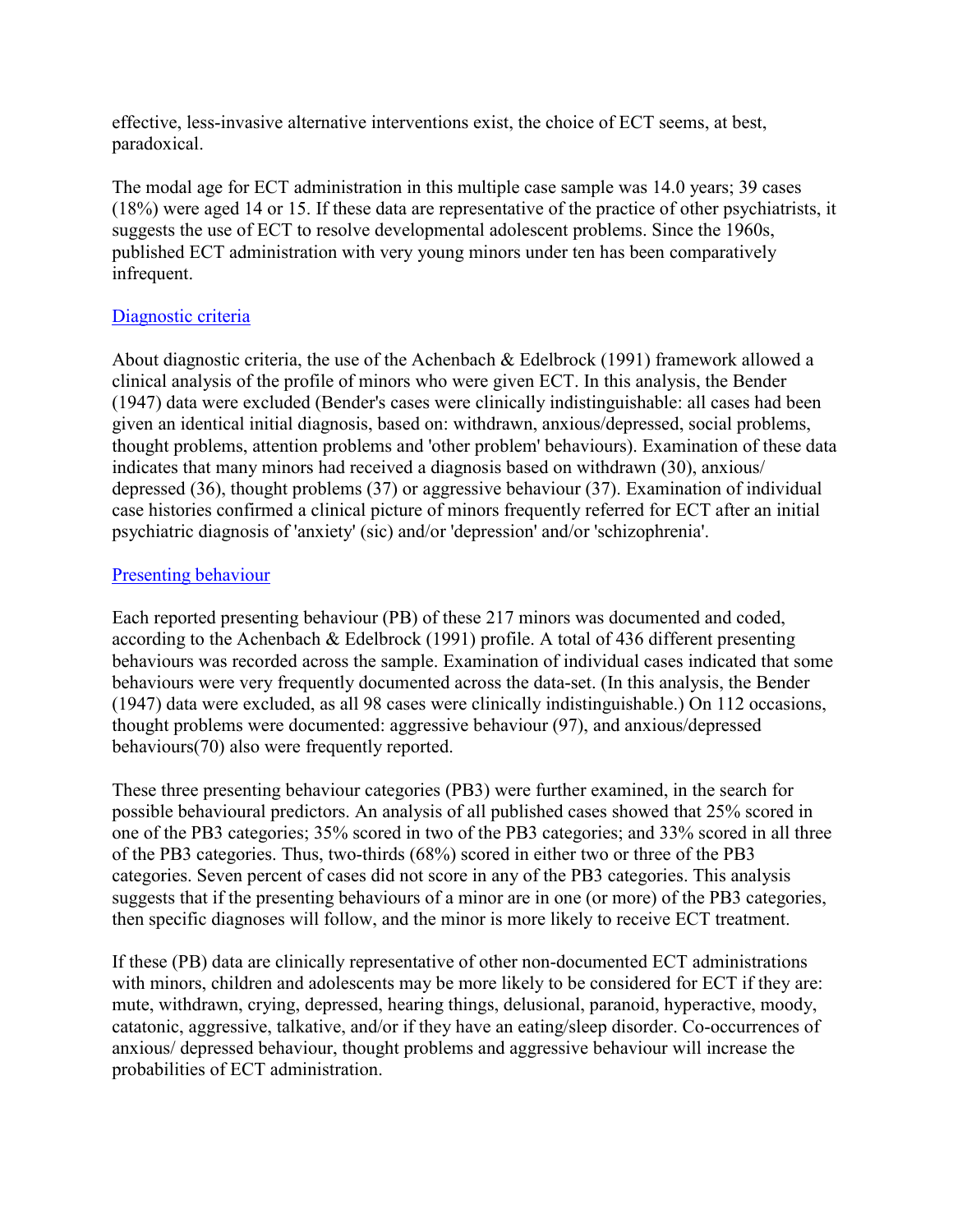#### ECT administration -- mode

Analysis of the data about the delivery of ECT to minors suggests a picture of idiosyncratic application of a technique with unknown and unpredictable effects. Examination of the data confirms that there is no standardised relationship between diagnosis and treatment; in the case sample, six minors were given more than 40 treatments, and 89 were given more than 20 treatments. There is no specified 'course' of ECT; individual psychiatrists administer ECT according to the perceived condition of the child/adolescent. Although some data are available about the mode of administration, there is no clear pattern; psychiatrists have used both bilateral and unilateral ECT administration. Some children/adolescents in the sample were given both unilateral and bilateral ECT. Although many contemporary psychiatrists seem to favour unilateral administration with adults, there is no consistent approach when ECT is given to minors.

#### ECT administration -- consent

Inspection of these data cannot confirm whether valid or informed consent has been obtained regularly when ECT has been given to minors. Most studies do not mention it; in only 3/217 instances (less than 1%) was consent by the minor specifically included in the case description. It is unknown whether consent was obtained and not reported, or not obtained and not reported, or both.

#### Index behaviours

A review of the multiple case sample confirmed a very wide range of index behaviours amongst minors subsequently given ECT. Thus, some index behaviours would be consistent with subsequent psychiatric diagnoses (e.g. presence of psychotic symptoms/hallucinations/paranoid delusions, leading to diagnosis of 'schizophrenia'). The significance of other behaviours is more difficult to interpret in a clinical context (e.g. tearful/unable to relax/giggly/ compulsive exercising/ flighty/jumpy/decrease in school grades/lost concentration/easily distracted/told many lies/ cheerful/glum/spoke out of turn/vague). Some index behaviours in the 'other problems' category at best suggest over-inclusivity (e.g. no weight loss/no weight change/no sleep disturbance/urinary incontinence/grunting/ fear of people/indecisive/frustrated with life/ grimaced/excessive time in the bathroom). The detection of index behaviours linked to intellectual functioning (e.g. mental retardation/highly intelligent) is paradoxical, at least.

The wide range of index behaviours, and the high volume (436) strongly suggests clinical imprecision amongst psychiatrists. Analysis indicates that a form of 'net-widening' (McMahon, 1990) has occurred in this situation, where a too-wide range of behaviours have been viewed as pathological or dysfunctional. Examination of these raw index behaviour data confirms the impression that psychiatrists have recommended ECT to minors whose behaviours are within the range of normal development.

# Drug therapies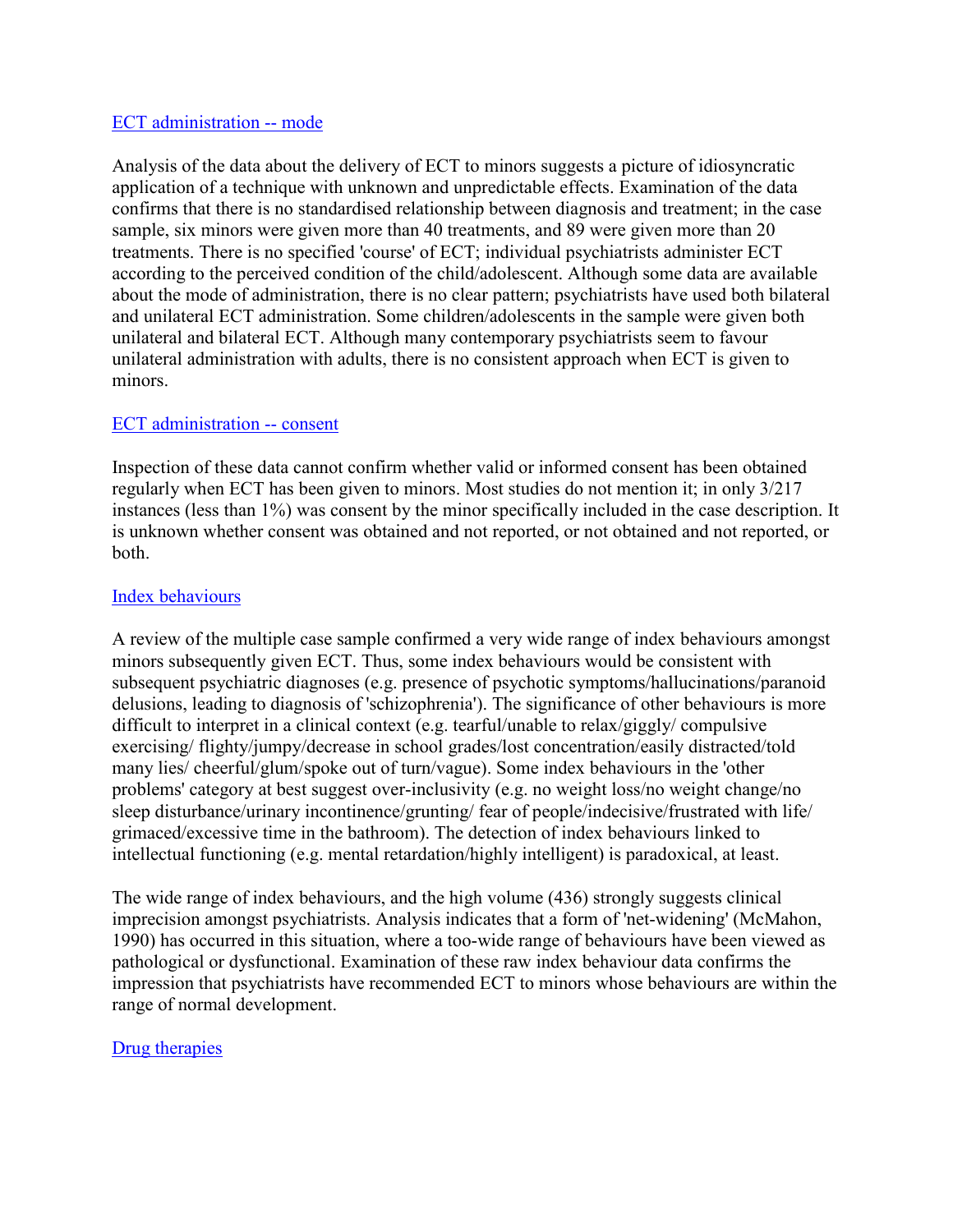Analysis of drug therapies given to children/adolescents before and during ECT administration has identified several frequently prescribed drugs. Two percent of minors received antihypertensives; hypnotics 6%; anxiolytics 0.6%; anti-psychotics 42%; anti-depressants 41%; anticonvulsants 1%; drugs for movement disorders 4%; CNS stimulants 0.6%; migraine treatments 0.6%; general anaesthetics 0.6%; expectorants 0.6%; vitamins 1%. The high level of prescription of anti-psychotics and anti-depressants confirms the clinical picture of a minor population with mood/affect disorders and/or psychotic disorders.

# Positive outcomes after ECT

A high level of reported positive outcomes would be expected from this multiple case sample and meta-analysis. By definition, published work is often focused on atypical cases with unusual/exceptional presentations or outcomes (Miles & Huberman, 1994). In this publishing climate, reports of case material with unusually favourable outcomes are more probable, due to a publication pressure to report positive findings. Hence, this sample of published cases reflects an inherent bias toward more positive outcomes after ECT administration.

Inspection of the data confirms that psychiatrists have observed and reported major behavioural changes after ECT administration with minors. The attribution of positive outcomes to ECT may be misleading, however, in the context of mood disorders and psychotic disorders, where extreme behaviours oscillate around the normal range. In this context, many apparent behavioural improvements are more probably explained by straightforward regression effects (Dawes, 1986). The absence of any controlled studies, or single-case studies, with children/adolescents who have been given ECT, prevents scientific analysis.

# Negative outcomes after ECT

Often, ECT has been discontinued by psychiatrists who have abandoned the treatment viewing it as ineffective. An inspection of these outcome data suggests that, whatever the perceived benefits of ECT, some of the negative consequences linked to this treatment are harmful and destructive. Moreover, the administration of ECT to already-damaged children and adolescents may exacerbate an existing psychological crisis. Many minors seem trapped in a negative cycle of abuse victim/victim behaviour/further abuse/ self-destruction/self-abuse. Some children given ECT subsequently have tried to kill themselves; although no causal connection exists, some children evidently perceive ECT as a frightening and damaging experience.

Paradoxically, however, some minors are positive about ECT. Other children rationalise the treatment, perceived as unstoppable and inevitable. In extreme cases, the tolerance of ECT may be a form of self-destructive behaviour. Already-abused or damaged children may perceive themselves as ready candidates for a treatment often viewed as a 'punishment'. Staff, moreover, may become enmeshed in this destructive cycle of institutionalised abuse.

# Side-effects after ECT

The most frequently documented side-effects after ECT administration include memory impairment and disorientation of time/place/person. Whether the side-effects of ECT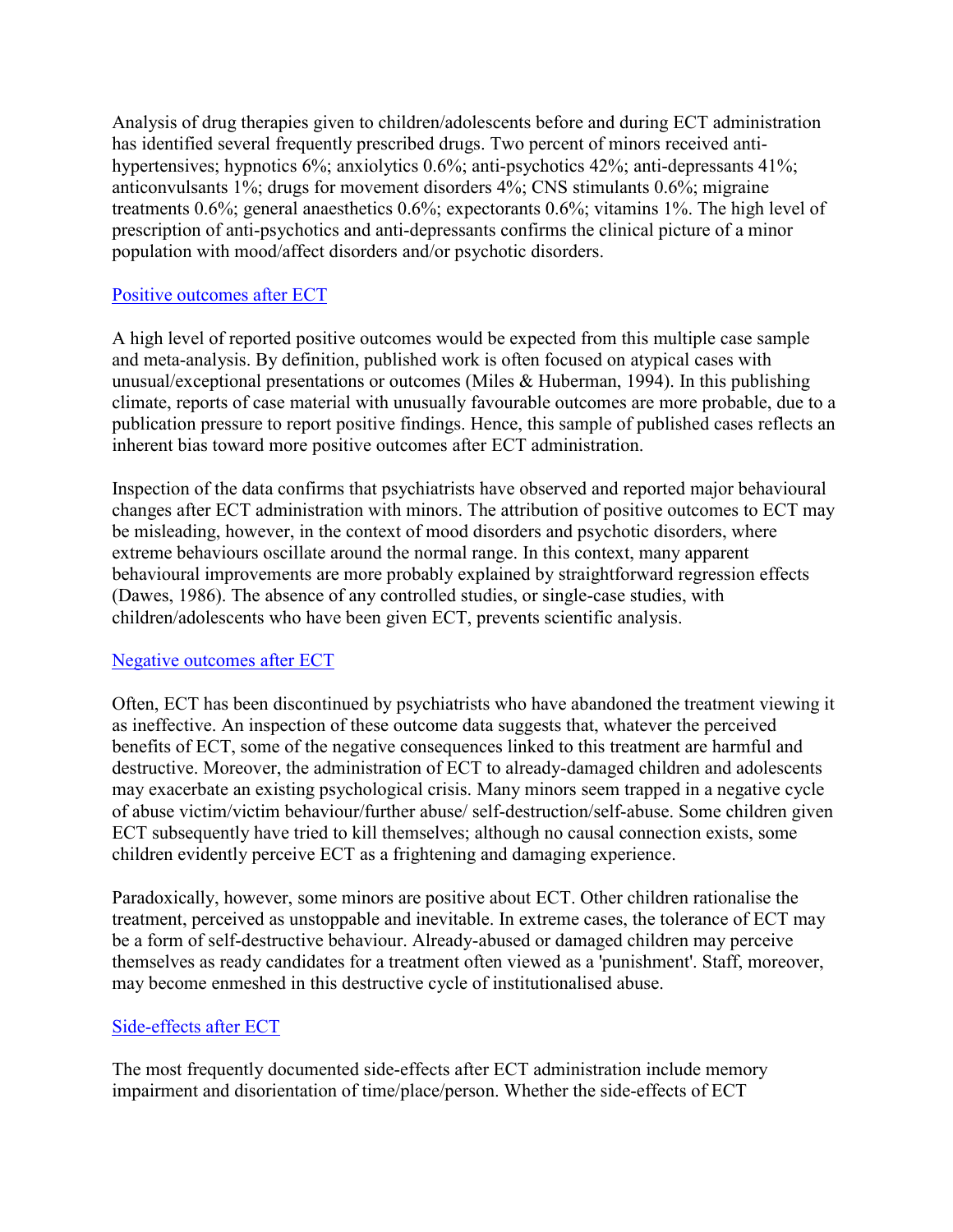administration are permanent remains a matter of considerable debate. In general, the search for reliable and valid information about side-effects from ECT administration has been impeded by a pervasive lack of clinical commitment to collect these data.

#### Some speculative comments

In the 1990s, ECT remains a popular treatment for child/adolescent problems (Barker  $\&$ Baldwin, 1990; Oxlad & Baldwin, 1995); in the United States it is estimated that up to 3500 minors are given ECT each year (Thompson & Blaine, 1987). The present study provides an overview of published accounts of ECT administration to minors, based on a multiple case sample and meta-analysis. Hence, although there are clear limits to generalisability and representativeness, these data are truly revealing about the practices of psychiatrists who have published their clinical experiences.

An analysis of these data confirms that at least in these instances, ECT was used as 'treatment of choice', not a 'treatment of last resort'. Thus, although many children and adolescents had been given pharmacological therapies (often anti-depressants and/or anti-psychotics) few had received other psycho-therapeutic approaches. None had received a range of alternative treatments. In these published cases, at least, ECT was perceived as a beneficial 'treatment of choice', not a 'treatment of last resort'. Also, in these 217 cases only six times was psychotherapy offered as a treatment option, either before or after ECT.

The theme of consent remains central wherever ECT is given to minors. In these 217 cases, consent was mentioned eight times and was not reported in 209 cases. Whether valid or informed consent is even possible when ECT is given to minors has already been the subject of considerable debate (Barker & Baldwin, 1990; Baldwin & Jones, 1990, 1991; Oxlad & Baldwin, 1995).

Examination of the presenting behaviours (PB) confirms that ECT was considered appropriate for a very wide range of conditions. Moreover, many of the presentations of these minors would be considered by many clinicians to be in the 'normal developmental' range, and appropriate forms of behavioural expression. In addition to the wide range of presenting behaviours, the volume (436) suggests (at least) diagnostic over-inclusivity by psychiatrists.

Many psychiatrists have justified the use of ECT with minors as a 'treatment of last resort' in lifethreatening circumstances. Inspection of these 217 cases produced scant instances of ECT used to save life. In only three instances had suicide been attempted by the minor; two other instances of 'suicidal tendencies' were documented. In one instance 'suicidal intent' was mentioned. 'Suicidal thoughts' were reported in four cases. One child/adolescent was 'concerned about suicide'. Hence in only 11/217 (5%) instances was suicide mentioned in the case presentations, and on only three occasions had suicide been attempted. From this analysis the justification of ECT as a 'life-saver' is disconfirmed.

# **Conclusion**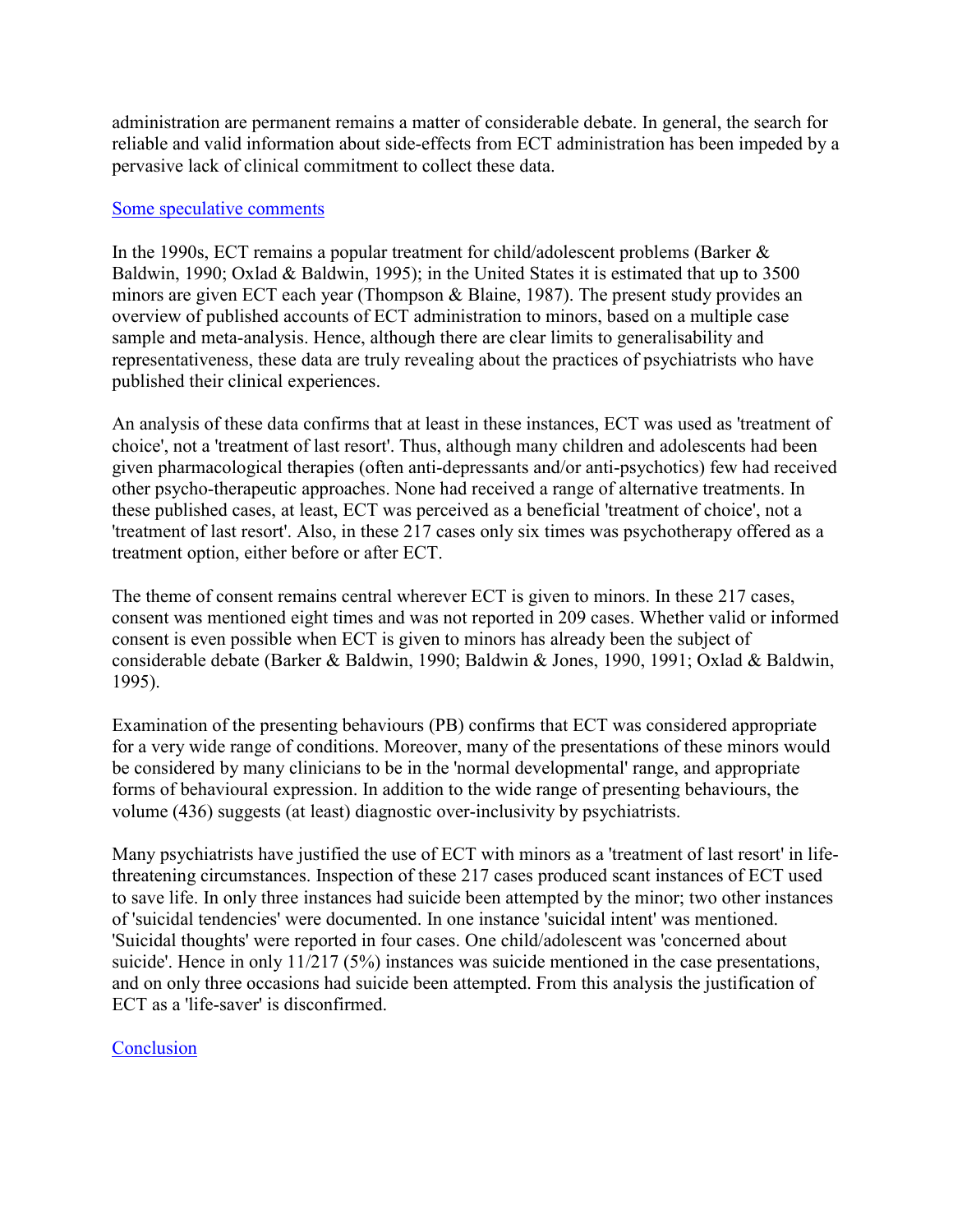In sum, the use of ECT with minors as an effective, life-saving 'treatment of last resort' used when other therapies have failed, is not supported by the data from the present sample of 217 cases. In a therapeutic environment where many 'tried and tested' alternatives exist for childhood/adolescent disorders, the continued administration of ECT to minors is, at least, paradoxical.

Examination of the present multiple case sampling and meta-analysis highlights the chronic under-reporting of this form of treatment with minors. Although Thompson & Blaine (1987) maintain that between 500 and 3500 minors receive ECT treatment each year in the United States of America alone, the present comprehensive analysis could only locate 217 published cases between 1947 and 1994.

#### Acknowledgements

This paper is dedicated to all children and adolescents who have been given ECT.

Reprints from: Steve Baldwin, Department of Psychology, Edith Cowan University, Robertson Drive, Western Australia 6230. Tel: 097 80 7777; Fax: 097 21 6994.

Table 1: Frequency data- ages of recorded cases

|              | Age (years) Number of cases Number of cases |              |
|--------------|---------------------------------------------|--------------|
|              | (other studies) (Bender, 1947)              |              |
|              |                                             |              |
| 1            |                                             |              |
| $\mathbf{2}$ |                                             |              |
| 3            |                                             |              |
| 4            |                                             | $\mathbf{1}$ |
| 5            | 4                                           | 10           |
| 6            | $\mathbf{2}$                                | 10           |
| 7            | 4                                           | 10           |
| 8            | $\mathbf 1$                                 | 16           |
| 9            | 3                                           | 17           |
| 10           | $\sqrt{6}$                                  | 17           |
| 11           | $6\,$                                       | 17           |
| 12           | 11                                          |              |
| 13           | 12                                          |              |
| 14           | 20                                          |              |
| 15           | 19                                          |              |
| 16           | $10$                                        |              |
| 17           | 13                                          |              |
| 18           | 8                                           |              |

#### Table 2: Diagnostic data -- diagnostic criteria

Legend for Chart:

```
A - Presenting behaviour 
B - Number of cases 
C - Number of cases expressed as % 
D - Number of cases (Bender, 1947)
```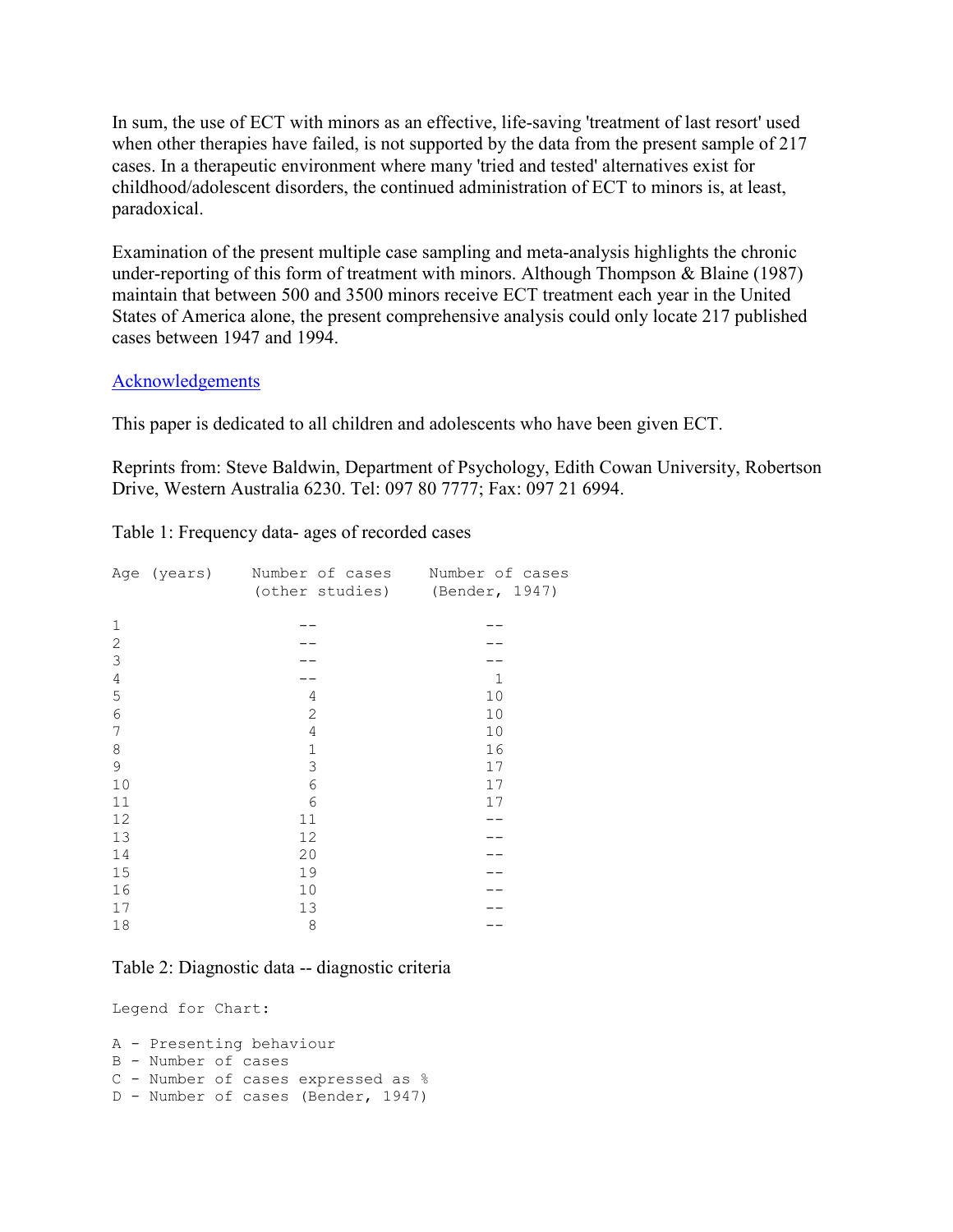| A                    | В  |      |    |
|----------------------|----|------|----|
| Withdrawn            | 30 | 12.7 | 98 |
| Somatic complaints   | 16 | 6.8  |    |
| Anxious/depressed    | 36 | 15.2 | 98 |
| Social problems      | 7  | 3.0  | 98 |
| Thought problems     | 37 | 15.6 | 98 |
| Attention problems   | 25 | 10.5 | 98 |
| Delinquent behaviour |    | 3.0  |    |
| Aggressive behaviour |    | 15.6 |    |
| Other problems       | 42 | 17.7 | 98 |

# Table 3: Clinical data -- presenting behavior [Without Bender (1947)]

| Presenting behaviour | Frequency |
|----------------------|-----------|
| Withdrawn            | 65        |
| Somatic complaints   | 19        |
| Anxious/depressed    | 70        |
| Social problems      | 10        |
| Thought problems     | 112       |
| Attention problems   | 52        |
| Delinquent behaviour | 12        |
| Aqqressive behaviour | 97        |
| Other problems       | 197       |

# Table 4: Clinical data -- summary of published accounts of ECT administration by decade

| Decade      | n   | Number of<br>treatments | Mode<br>Bi-lat. | Mode<br>Uni-lat | Mode<br>Unspec. |
|-------------|-----|-------------------------|-----------------|-----------------|-----------------|
| $1940 - 49$ | 127 | 2294                    | 29              | 0               | 98              |
| $1950 - 59$ | 21  | 174                     |                 | 0               | 21              |
| $1960 - 69$ | 15  | 124                     |                 | 0               | 15              |
| 1970-79     | 8   | 64                      |                 | 0               | 8               |
| 1980-89     | 25  | 223                     | 18              | 31              | 11              |
| $1990 - 94$ | 21  | 154                     | $\mathcal{L}$   | 3               | 9               |
| Total       |     | 3033                    | 49              | 34              | 162             |

# Table 5: Clinical data -- drug therapies

| Drug type            | Frequency |
|----------------------|-----------|
| Antihypertensives    | 3         |
| Hypnotics            | 11        |
| Anxiolytics          |           |
| Antipsychotics       | 71        |
| Antidepressants      | 70        |
| Anticonvulsants      | 2         |
| Movement disorders   | 6         |
| CNS stimulants       |           |
| Migraine treatments  |           |
| General anaesthetics |           |
| Expectorants         |           |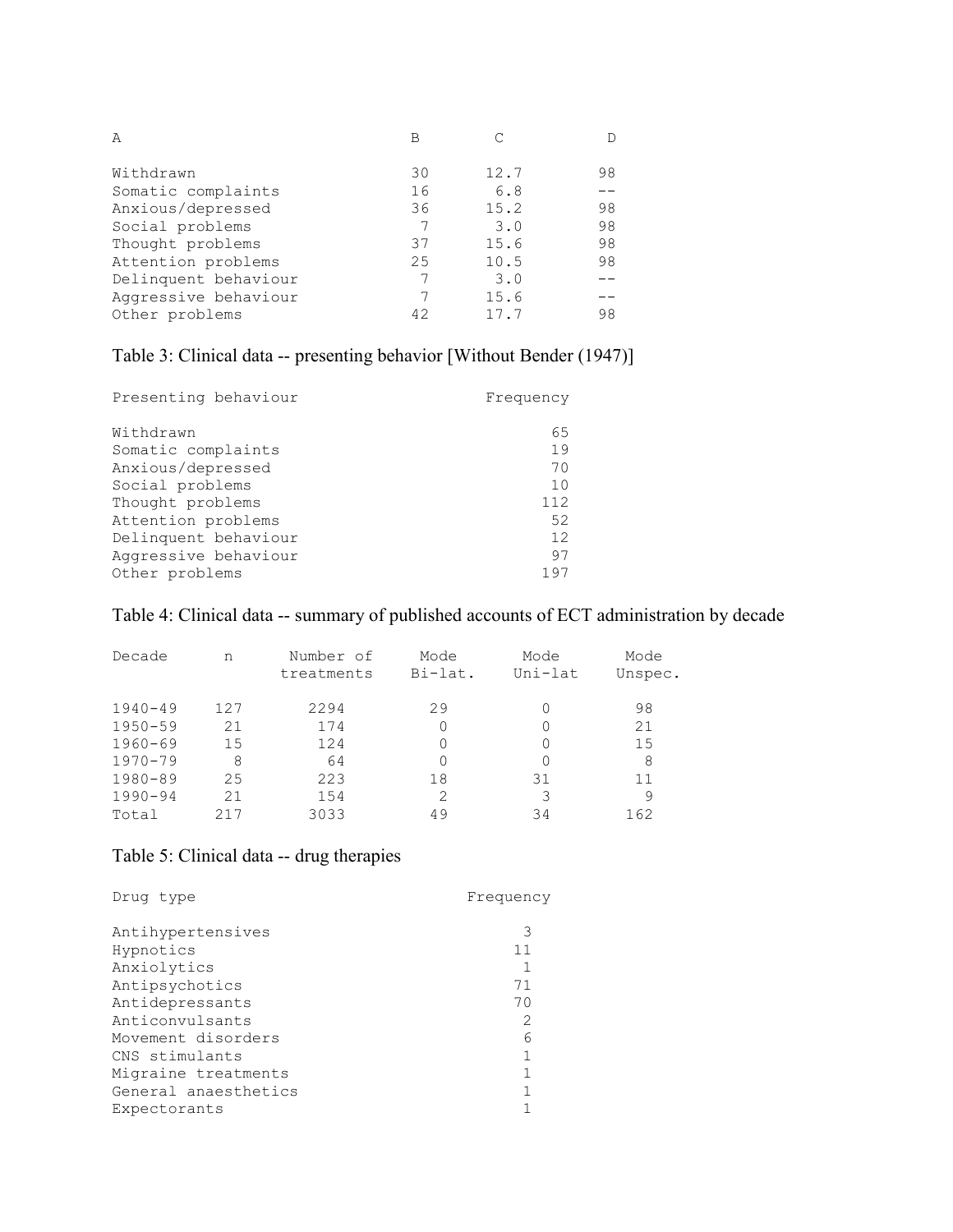#### Table 6: Clinical data -- response to drug therapies

| Drug type            | Frequency of failure<br>to respond to<br>drug therapy |
|----------------------|-------------------------------------------------------|
| Antihypertensives    |                                                       |
| Hypnotics            | 3                                                     |
| Anxiolytics          |                                                       |
| Antipsychotics       |                                                       |
| Antidepressants      | 25                                                    |
| Anticonvulsants      |                                                       |
| Movement disorders   |                                                       |
| CNS stimulants       |                                                       |
| Migraine treatments  |                                                       |
| General anaesthetics |                                                       |
| Expectorants         |                                                       |
| Vitamins             |                                                       |
| Unspecified          | 3                                                     |

#### Table 7: Clinical data -- summary of outcomes

| Presenting<br>behaviour | Positive<br>outcomes | Negative<br>outcomes | Positive<br>outcomes<br>(Bender,<br>1947) | Negative<br>outcomes<br>(Bender,<br>1947) |
|-------------------------|----------------------|----------------------|-------------------------------------------|-------------------------------------------|
| Withdrawn               | 6                    | 5                    |                                           | 98                                        |
| Somatic complaints      |                      | 3                    |                                           |                                           |
| Anxious/depressed       |                      | 13                   |                                           | 98                                        |
| Social problems         | 0                    |                      |                                           | 98                                        |
| Thought problems        | 8                    | 16                   |                                           | 98                                        |
| Attention problems      | 0                    | 5                    |                                           | 98                                        |
| Delinquent behaviour    | $\mathcal{L}$        |                      |                                           |                                           |
| Aggressive behaviour    | 17                   | 25                   |                                           |                                           |
| Other problems          | 53                   | 32                   | 98                                        | 98                                        |
| References              |                      |                      |                                           |                                           |

Abrams, R. (1988) Electroconvulsive Therapy. 1st Ed. New York, Oxford University Press.

Achenbach, T. M. & Edelbrock, C. (1991) Manual for the child behavior checklist. Burlington, University of Vermont, Department of Psychiatry.

Baldwin, S. & Jones, Y. (1990). ECT, children and clinical psychologists. Clinical Psychology Forum, 16, 2-4.

Baldwin, S. & Jones, Y. (1991) More ECT, more children and more clinical psychologists. Clinical Psychology' Forum, 31, 13-15.

Barker, P.J. & Baldwin, S. (1990) Shock story. Nursing Times, 8, 30-39.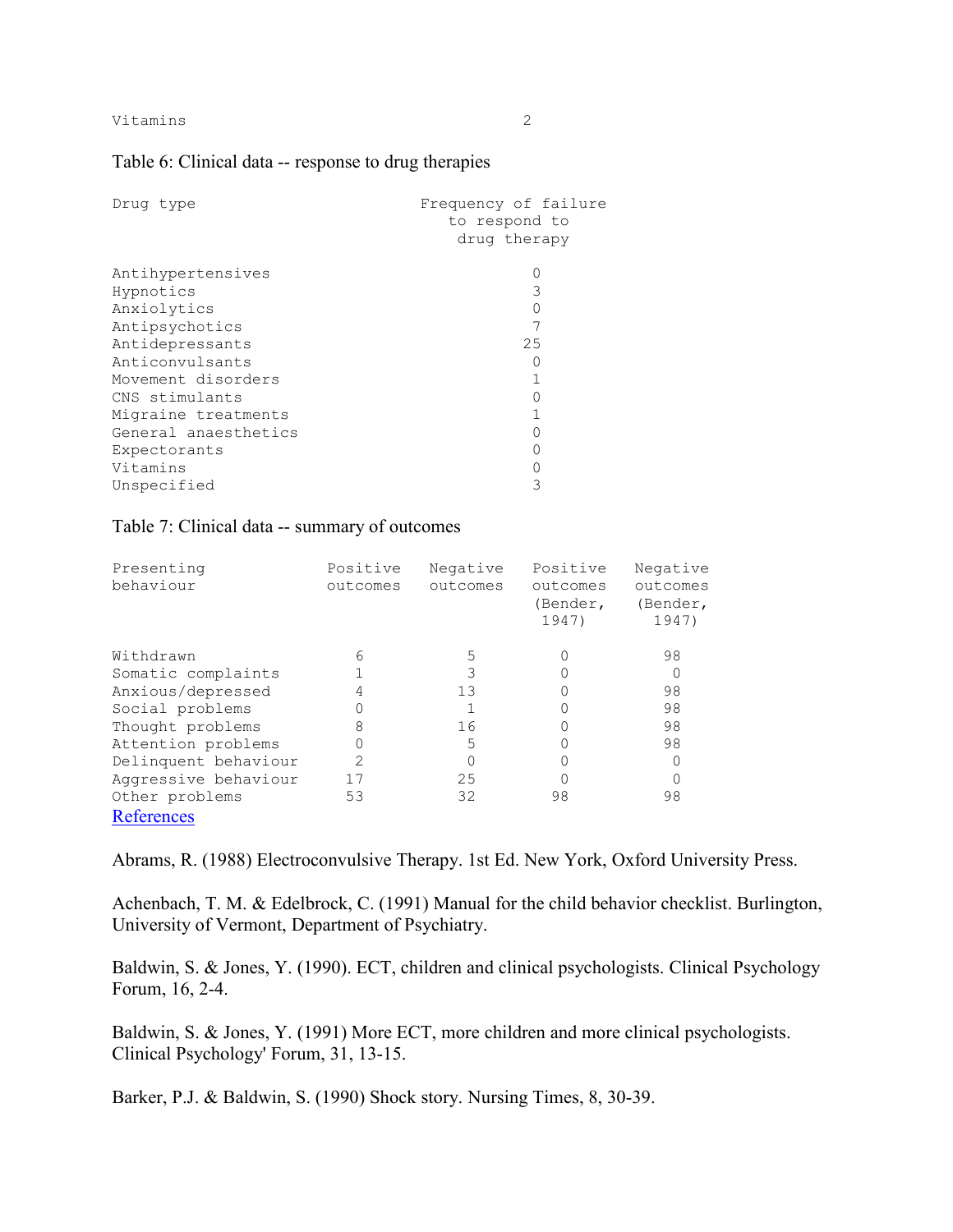Bender, L. (1947) One hundred cases of childhood schizophrenia treated with electric shock. Transactions of the American Neurological Association, 72, 165-169.

Cerletti, U. & Bini, L. (1940) Le alterazioni istopatologiche del sistema nervosa nell 'Elettroshock'. Rivista Sperimentale di Freniatria, 64, 311-359.

Dawes, R. M. (1986) Representative thinking in clinical judgement. Clinical Psychology Review, 6, 425-441.

Fink, M. (1990) Electroconvulsive therapy. Current Opinion in Psychiatry, 3, 58-61.

Heuyer, P.G., Dauphin, M. & Lebovici, S. (1947) La pratique de l'electrochoc chez l'enfant. Acta Paedopsychiatrica, 14, 60-64.

McMahon, M. (1990) Net-widening: vagaries in the use of a concept. British Journal of Criminology, 30, 121-149.

Miles, M.B. & Huberman, A.M. (1994) Qualitative data analysis. 2nd edn. Thousand Oaks, California, Sage.

Oxlad, M. & Baldwin, S. (1995) Electroconvulsive therapy, children and adolescents: the power to stop. Nursing Ethics, 2, 333-346.

Thompson, J.W., Blaine, J.D. (1987) Use of ECT in the United States in 1975 and 1980. American Journal of Psychiatry, 144, 557-562.

# APPENDIX 1

Reference list for the original papers used in this multiple case sampling and meta-analysis.

Andrade, C., Gangadhar, B.N., Swaminath, G. & Channabasavanna, S.M. (1990) Further characterisation of mania as a side-effect of ECT. Convulsive Therapy, 6(4), 318-319.

Baker, T. (1994) ECT and young minds. Lancet, 345, 65.

Baldwin, S. & Jones, Y. (1990) ECT, children and clinical psychologists: A shock to the system. Clinical Psychology, Forum, 16, 2-4.

Bender, L. (1947) One hundred cases of childhood schizophrenia treated with electric shock. Transactions of the American Neurological Association, 72, 165-169.

Bender, L. & Keeler, W.R. (1952) The body image of schizophreic children following electroshock therapy. American Journal of Orthopsychiatry, 22, 335-355.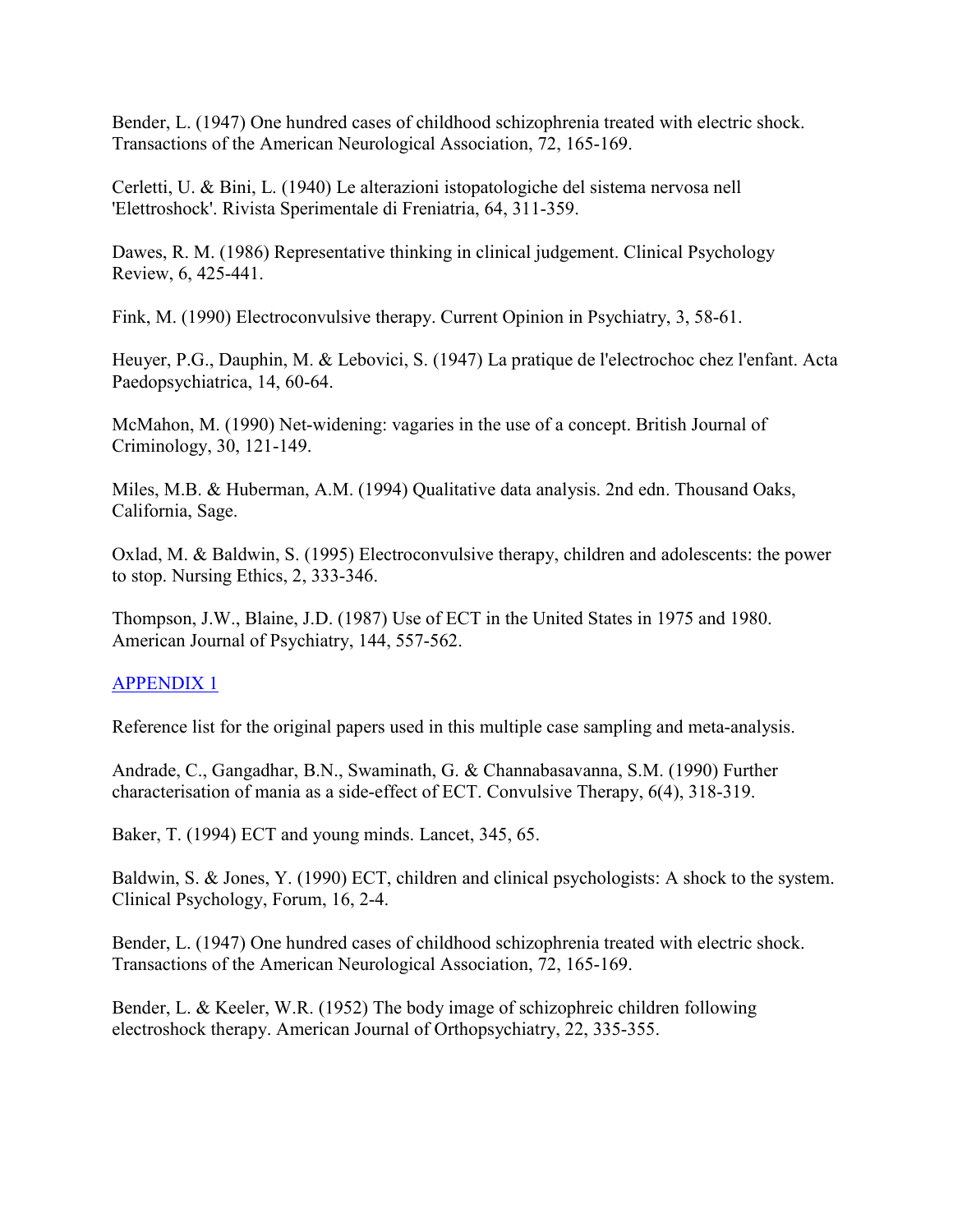Berman, E. & Wolpert, E.A. (1987) Intractable manic-depressive psychosis with rapid cycling in an 18-year-old woman successfully treated with electroconvulsive therapy. Journal of Nervous and Mental Diseases, 175, 236-239.

Bertagnoli, M.W. & Borchardt, C.M. (1990) A review of ECT for children and adolescents. Journal of American Academy of Child and Adolescent Psychiatry, 29, 302-.

Black, D.W., Wilcox, D.O. & Stewart, M. (1985) The use of ECT in children: Case report. Journal of Clinical Psychiatry, 46, 98-99.

Campbell, J.D. (1952) Manic depressive psychosis in children: Report of 18 cases. Journal of Nervous and Mental Diseases, 116, 424-439.

Campbell, M. (1973) Biological interventions in psychoses of childhood. Journal of Autism and Childhood Schizophrenia, 3, 347-373.

Carr, V., Dorrington, C., Scrager, G. & Wale, J. (1983) The use of ECT for mania in childhood bipolar disorder. British Journal of Psychiatry, 143, 411-415.

Clardy, E.R. & Rumpf, E.R. (1954) The effect of electric shock on children having schizophrenic manifestations. Psychiatric Quarterly, 28, 616-623.

Collins, M.N. & Jacobson, R.R. (1990) Changing interactions between bipolar affective disorder and anoxic brain damage. British Journal of Psychiatry, 156, 736-740.

Cook, A. & Scott, A. (1992) ECT for young people. British Journal of Psychiatry, 161, 718-719.

Deshmukh, D.K., Joshi, V.S. & Agarwal, M.R. (1989) Neuroleptic malignant syndrome: Report of 2 cases. Indian Journal of Psychiatry, 31(1), 90-92.

Devinsky, O. & Duchowny, M.S. (1983) Seizures after convulsive therapy: A retrospective case survey. Neurology, 33(7), 921-925.

Frances, A. & Susman, V.L. (1986) Managing an acutely manic 17-year-old girl with neuroleptic malignant syndrome. Hospital and Community Psychiatry, 37(8), 771-788

Frommer, E.A. (1968) Depressive illness in childhood. In: Coppen, A. & Walk, A. (eds). Recent developments in affective disorders: A symposium. British Journal of Psychiatry (special publication, No. 2), 117-136.

Gallinek, A. (1952) Controversial indications for electric convulsive therapy. pp361-366.

Gillis, A. (1955). A case of schizophrenia in childhood. pp.471-472.

Guttmacher, L.B. & Cretella, H. (1988) Electroconvulsive therapy in one child and three adolescents. Journal of Clinical Psychiatry, 49, 20-23.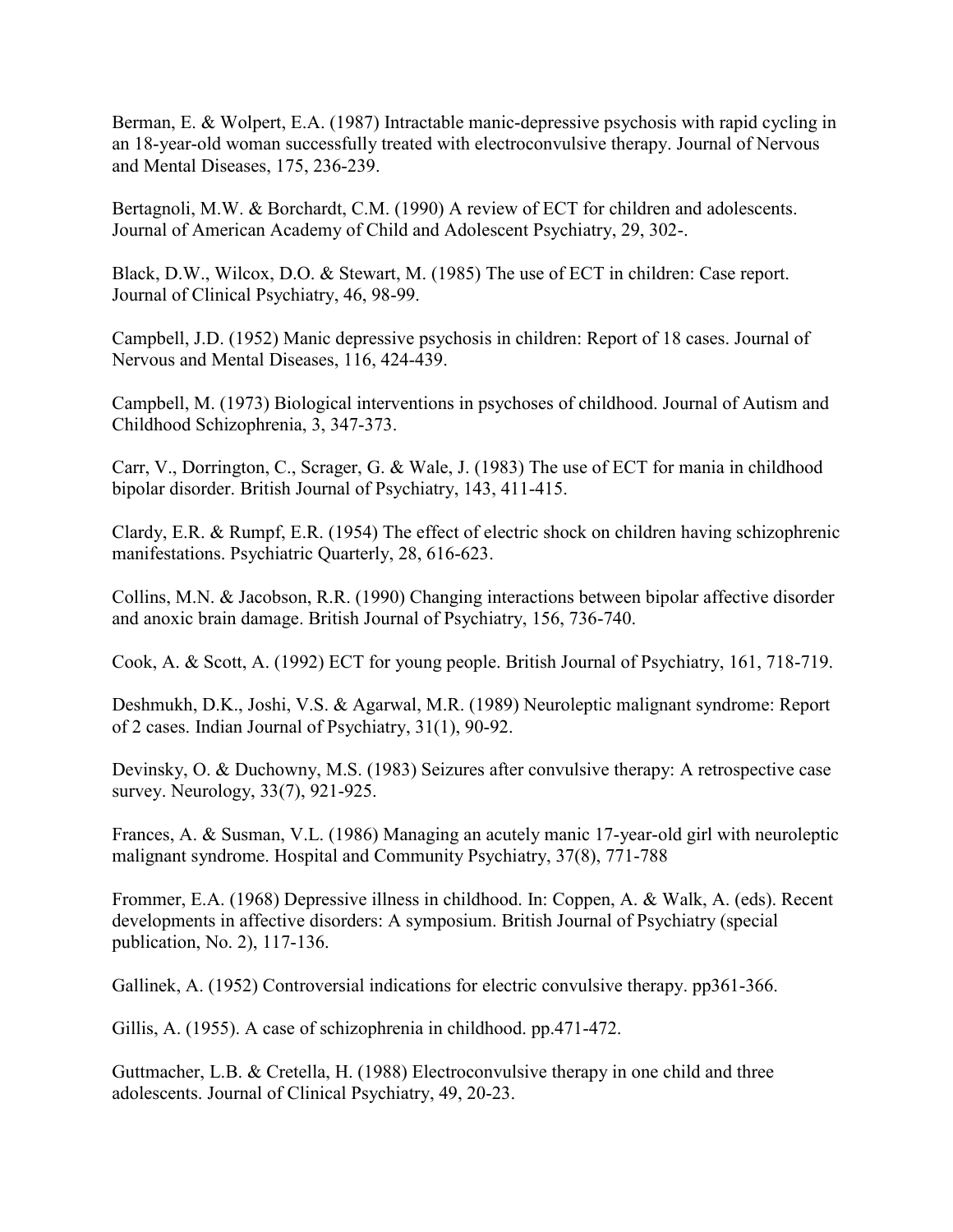Guttmacher, L.B., Cretella, H. & Houghtalen, R. (1989) Dr. Guttmacher and colleagues reply. Journal of Clinical Psychiatry, 50, 106-107.

Hassanyeh, F. & Davison, K. (1980) Bipolar affective psychosis with onset before age 16 years: report of 10 cases. British Journal of Psychiatry, 137, 530-539.

Heuyer, P.G., Dauphin, M. & Lebovici, S. (1947) La pratique de l'electrochoc chez l'enfant. Acta Paedopsyciatrica, 14, 60-64.

Hift, V.E., Hift, S.T. & Spiel, W. (1960) Ergebnisse der schockbehandlungen bei kindlichen schizophrenien. Aus der psychiatrisch-neurologischen klinik der universitatwien, 256-272.

Idupuganti, S. & Mujica, R. (1988) Hemifacial flushing during unilateral ECT. American Journal of Psychiatry, 145, 1037-1038.

Jeffries, J.J. & Lefebvre, A. (1973) Depression and mania associated with Kleine-Levin-Critchley Syndrome. Canadian Psychiatric Association Journal, 18, 439-444.

Kastenbaum, C.J. (1976) Childhood schizophrenia -- late onset. In: B. Wolman, Handbook of Child Behaviour Therapy, pp.367-369.

Mankanjuola, J.D. & Oyerogba, K.O. (1987) Management of depressive illness in a Nigerian neuropsychiatric hospital. Acta Psychiatrica Scandinavia, 76, 486-489.

Mansheim, P. (1983) ECT in the treatment of a depressed adolescent with meningomyelocele, hydrocephalus, and seizures. Journal of Clinical Psychiatry, 44, 385-386.

McCabe, M.S. (1976) ECT in the treatment of mania: A controlled study. American Journal of Psychiatry, 133, 688-691.

Ohaeri, J.U., Hedo, C.C., Enyidah, S.N. & Ogunniyi, A.O. (1992) Tissue injury-inducing potential of unmodified ECT: Serial measurement of acute phase reactants. Convulsive Therapy, 8, 253-257.

Paillere-Martinot, M.L, Zivi, A. & Basquin, M. (1990) Utilisation de l'ECT chez l'adolescent. L'Encephale, XVI, 399-404.

Pippard & Ellam (1981) Audit of ECT in Great Britain. London

Powell, J.C., Silveira, W.R. & Lindsay, R. (1988) Pre-pubertal depressive stupor: A case report. British Journal of Psychiatry, 153, 689-692.

Rosen, A. (1979) Case report: Symptomatic mania and phencyclidine abuse. American Journal of Psychiatry, 136, 118-119.